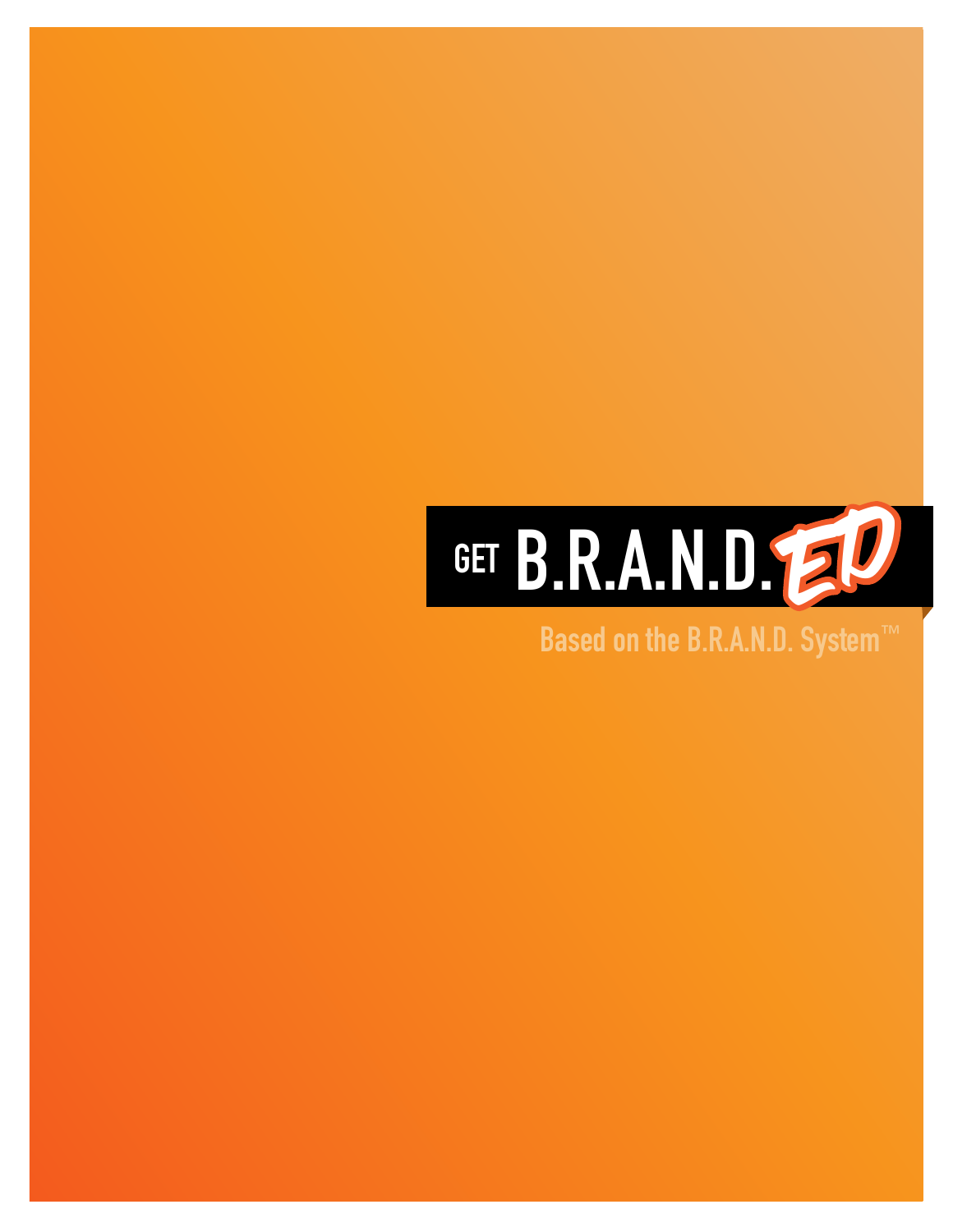## GET B.R.A.N.D.

**"Your brand is what other people say about you when you're not in the room."**

**JEFF BEZOS**, FOUNDER OF AMAZON



PHOTO CREDIT Seattle City Council from Seattle ensed under the Creative Comn

## **What is a brand?**

**A brand is \_\_\_\_\_\_\_\_\_ and \_\_\_\_\_\_\_\_\_** 

**people \_\_\_\_\_\_\_\_\_\_\_\_\_\_\_\_**

about \_\_\_\_\_\_\_\_\_ and your \_\_\_\_\_\_\_\_\_\_\_\_\_\_\_\_\_\_\_\_\_.

## **REFLECT**

**What do you want people to remember about you and your business?** 

**Based on the B.R.A.N.D. System™**  $\parallel$  **INTRODUCTION** PG 1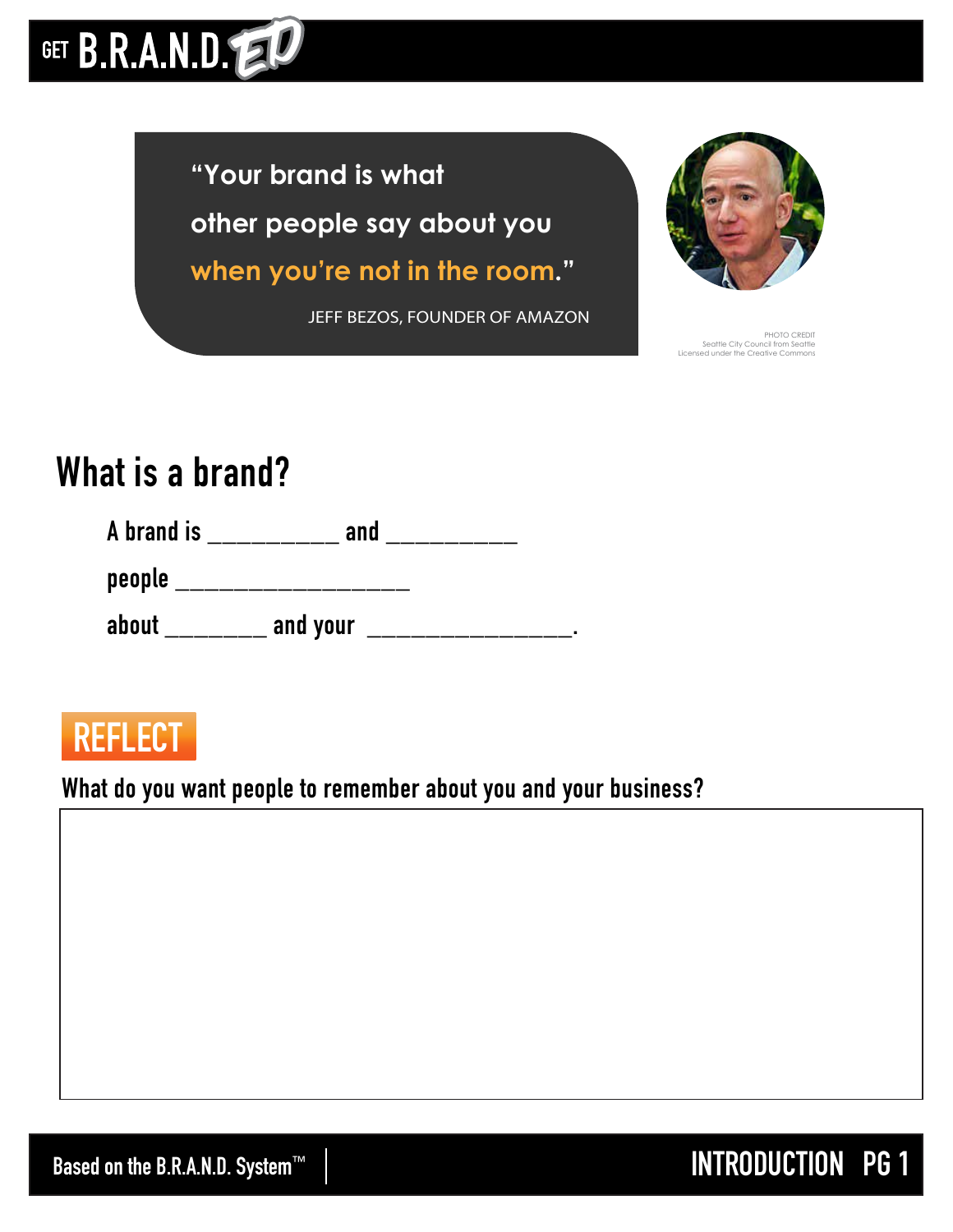## GET B.R.A.N.D.

## **Think of your brand (you & your company) as a tree...**





#### **What do you think are the visible and invisible aspects of your business?**